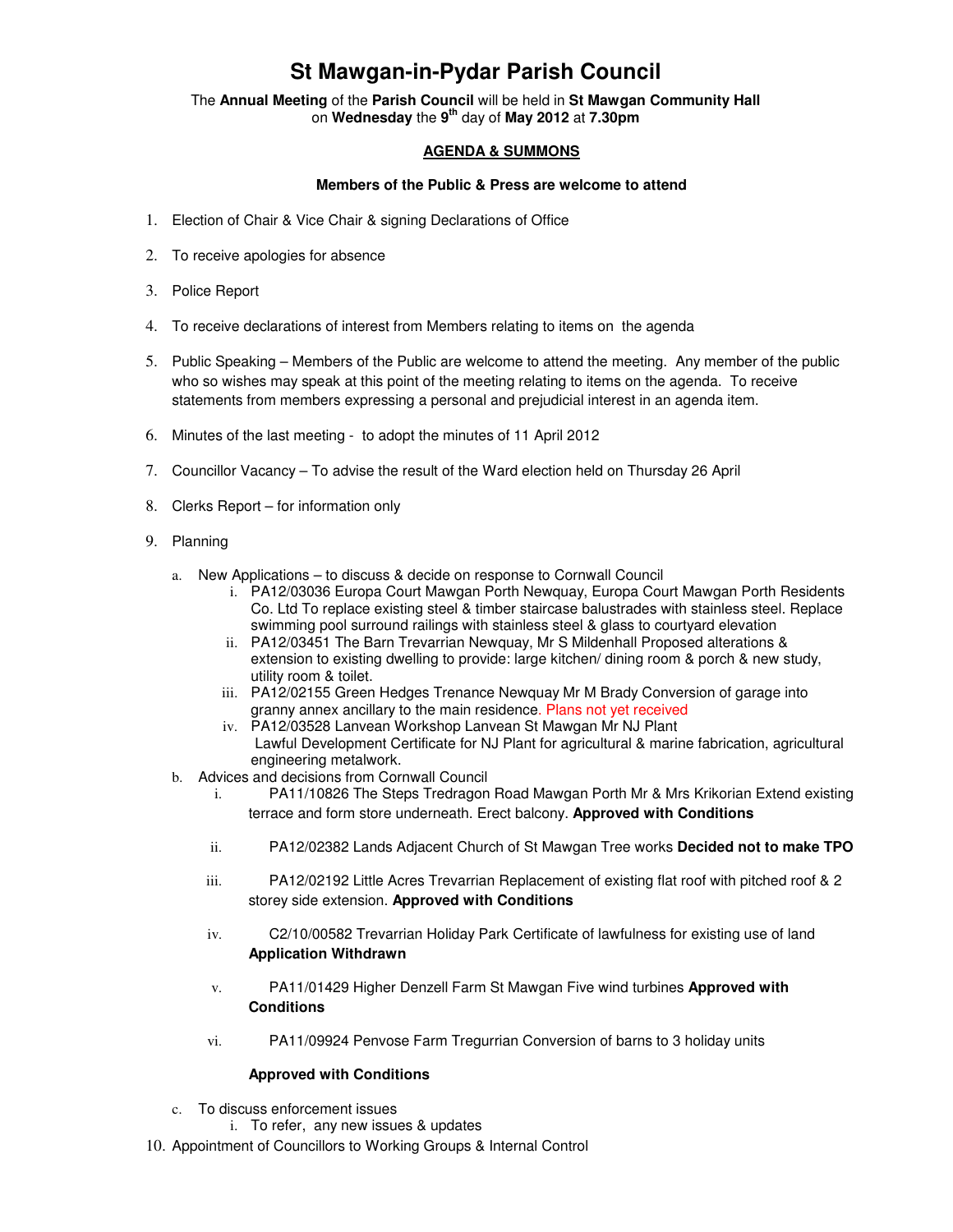- 11. Appointment of Representatives to Organisations
- 12. Year End Accounts 2011/12
	- a. Internal Audit Report
	- b. Statement of Accounts & Asset Register
	- c. Annual Return
	- d. Insurance Renewal & Risk Assessment
- 13. Amenity Area
	- a. Working Group Report None Received
	- b. Mower storage update
	- c. Shed repairs at Burial Ground
	- d. Removal of Recycling Bins at Merrymoor Inn
- 14. Beach & Environment
	- a. Working Group Report None received
- 15. Transport & Rights of Way
	- a. Working Group Report –None received
	- b. Footpath at Bedruthan Steps Hotel
	- c. Footpath 409/31/1 being used as a bridleway
- 16. Other Reports to receive reports from meetings
- 17. Accounts
	- a. To approve payment of accounts
- 18. Great English Elm Experiment
- 19. Correspondence for information All circulated
	- a. CALC The Week Issues 11 & 12
	- b. CC Localism Newsletter April
	- c. CC- Leaders Letter 2,5,20 & 27 April
	- d. Rural Service Network News Digest 10,16, 23 & 30 April & Opportunities Bulletin April
	- e. CC- Authority Matters Edition 10 April 2012 Police Authority Newsletter
	- f. CC- Olympic Torch Relay briefing
	- g. CC- Rubbish Recycling & Garden Waste
	- h. CRCC Affordable Housing Survey Report April 2012
	- i. CPRE The Ladock Wind Power Debate Invite 16 May
	- j. Community Network Meeting Newquay & St Columb Minutes 28 February & Agenda 17 April
	- k. The Village Housing Guild Affordable Housing
	- l. Defra Bathing Water Newsletter
	- m. CC- Caravan & Campsite Proposed Harmonised Licence Conditions (Consultation for site owners).
- 20. Correspondence for discussion & decision
	- a. CALC Code of Conduct Consultation comments due 06 June